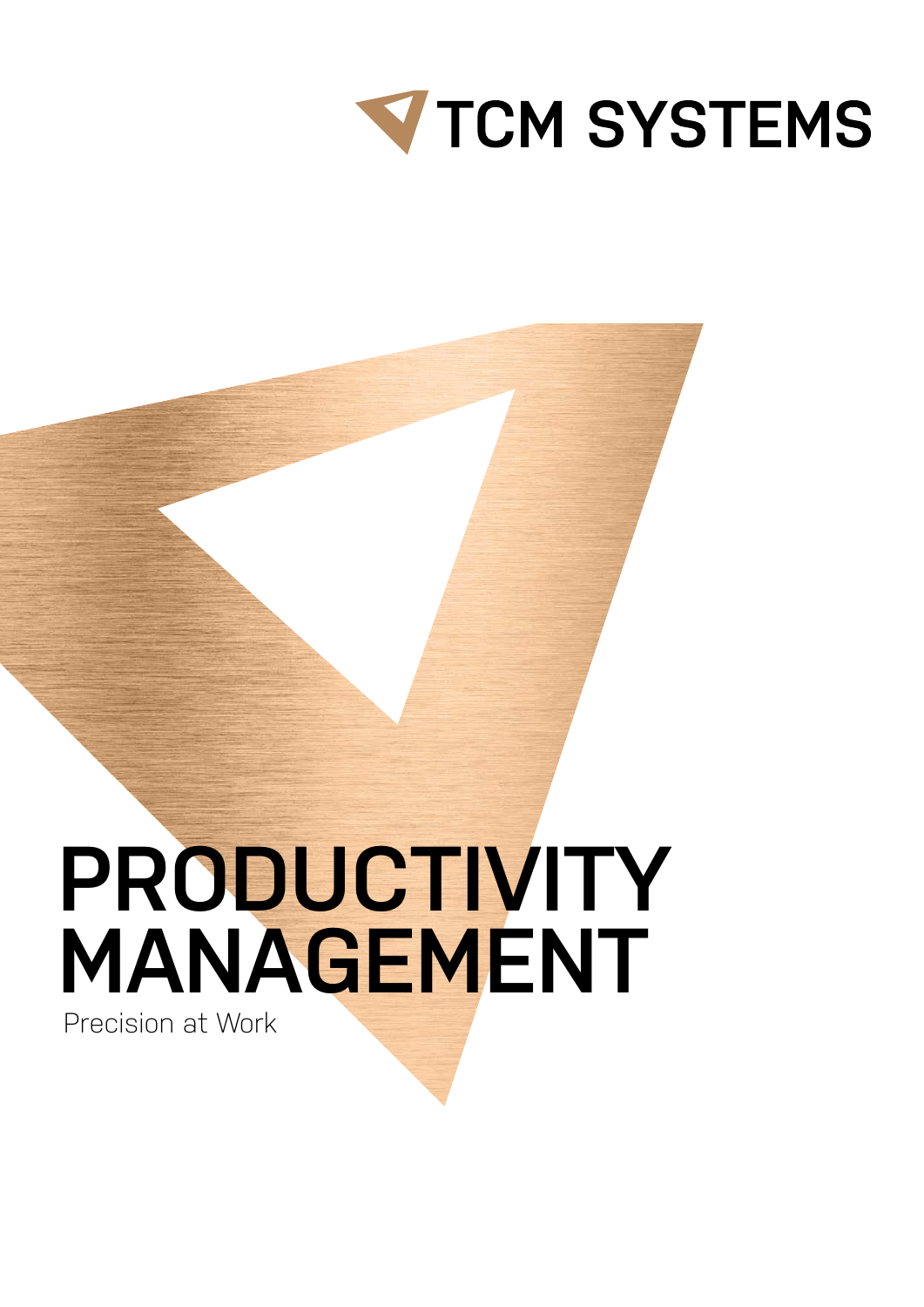**V TCM SYSTEMS** 

# **LEADING EDGE AUTOMATION**

#### **Leading Edge Manufacturing Concept**

Sustainably productive production requires new production lines or upgrading and renewing existing facilities and processes that are no longer current state of technology. Industry 4.0 concepts are designed according to your specifications and they are developed, designed and then implemented in in-house production and assembly. Manufacturing technologies are based on "best practice" philosophies with fully automated testing technologies such as automatic optical (AOI) systems, as well as combined with electrical and functional controls to guarantee the highest yield rates, continuous monitoring of process quality, maximum cycle times and machine availability.

#### **Turn-key project management**

- > Process analysis, consulting and concept development, system configuration
- > Process automation of component, module and final
- assembly production areas > Special machine and fixture construction
- > In-house CNC manufacturing, assembly and
- electronics manufacturing > Software development (SPS, PLC and PC)
- > Integration of test technologies
- > Automatic Optical Inspections (AOI systems)
- > CE-compliant design & manufacturing
- > Commissioning, maintenance & service



**TCM Systems is your competent partner for the automation and optimization of your production. Our service portfolio ranges from manufacturing devices and equipment for professional prototype production through to mass production plants. Decades of know-how paired with innovative, standardized state-of-the-art art technology modules and professional software solutions guarantees highest production performance and assures our customers maximum competitive advantages with lasting effect.**

#### **Fixture construction**

Fixtures and production tools are designed, constructed and manufactured by us according to customer specifications – from prototype construction to mass production.

#### **Measuring and testing technology**

Safe and stable process quality is the basis for high quality and efficient product manufacturing. With customer-specific testing devices and functional testing systems developed by TCM Systems, we assure the greatest transparency of your production quality and thus deliver the basis for rapid and permanent process improvements.

#### **Automation technology**

In the field of automation technology, we offer our customers comprehensive advice and support from a single source, which is exactly tailored to your wishes. We develop solutions for maximum economy, and operator and maintenance friendliness. This includes cross-sector best-practice models.

#### **Automation – Plant Development – Plant upgrades**

In the area of production automation, we are your partner for standard and individual solutions. We develop and build special equipment and machines for key processes like assembling, weighing, mixing, conveying, moving and dosing of liquids and components, modules and end products. Our specialists work together with you develop a technical and economically feasible solution. From your requirements, ideas or wishes, we develop feasible concepts. Our team is your competent partner – from the construction to plant support and maintenance.

If your existing facilities and processes require increased profitability, our specialists can help. By the use of appropriately optimized software and hardware, we can uncover and analyze weak points. Our compact solution suggestions serve your quality improvement and maximization of production. TCM – on behalf of your productivity!



### **OUR SERVICES**